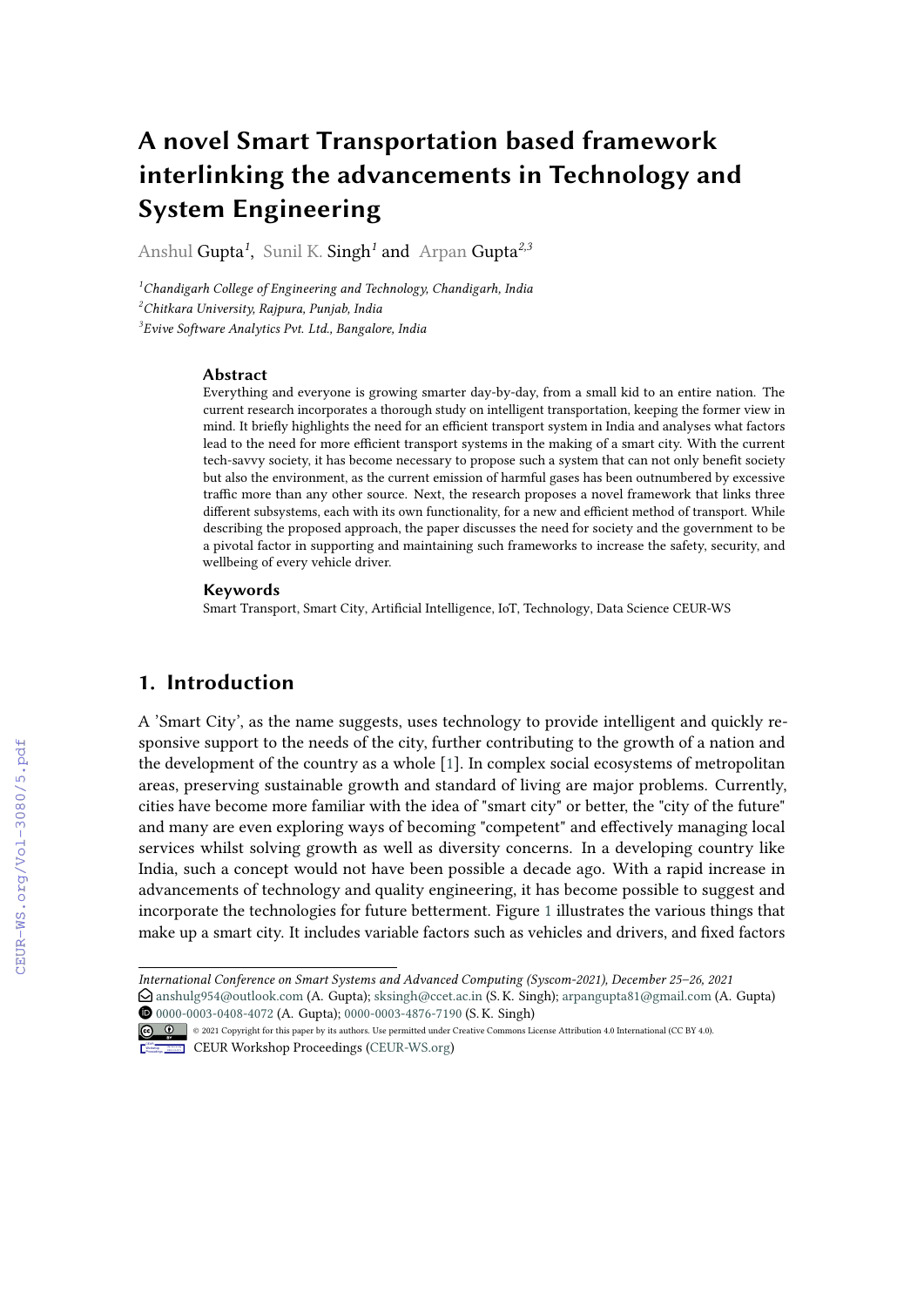like roads, area, and infrastructure. According to an initial study that the authors performed,



**Figure 1:** Components of a Smart City

smart transportation can further be divided into four different aspects that include:

- 1. Area
- 2. Population
- 3. Society
- 4. Technology

In the above-enumerated points, "area" refers to the area of the city/state/country where the work will take place. This area is a fixed parameter that needs to be utilised smartly and in a more compact manner. Secondly, in a country like ours, where the growth rate is high with a constant area, the role of smart transport, however formidable, is in high demand due to an increasing population.

The remaining article is as follows: Section [2](#page-1-0) provides insights into current works existing in developing smart transportation systems. Section [3](#page-2-0) briefly discusses the role of transportation in smart cities. The proposed framework with subsystems is discussed in Section [4.](#page-2-1) Next, Section [5](#page-3-0) discusses the opportunities and challenges in the implementation of intelligent transportation while Section [6](#page-5-0) concludes the paper.

## <span id="page-1-0"></span>**2. Literary Work**

Several papers [\[2\]](#page-5-1), [\[3\]](#page-5-2), [\[4\]](#page-5-3), [\[5\]](#page-5-4)[\[6\]](#page-5-5) have been published in order to foster an investigation into frameworks to break down and improve the Smart Vehicular Traffic Management Framework [\[7\]](#page-5-6). The study in [\[8\]](#page-5-7) ponders an advanced traffic signal framework using a genetic algorithm utilising stochastic information post-processing to show up as a sophisticated vehicle framework. Once all the information is processed and each traffic signal is programmed, the total for each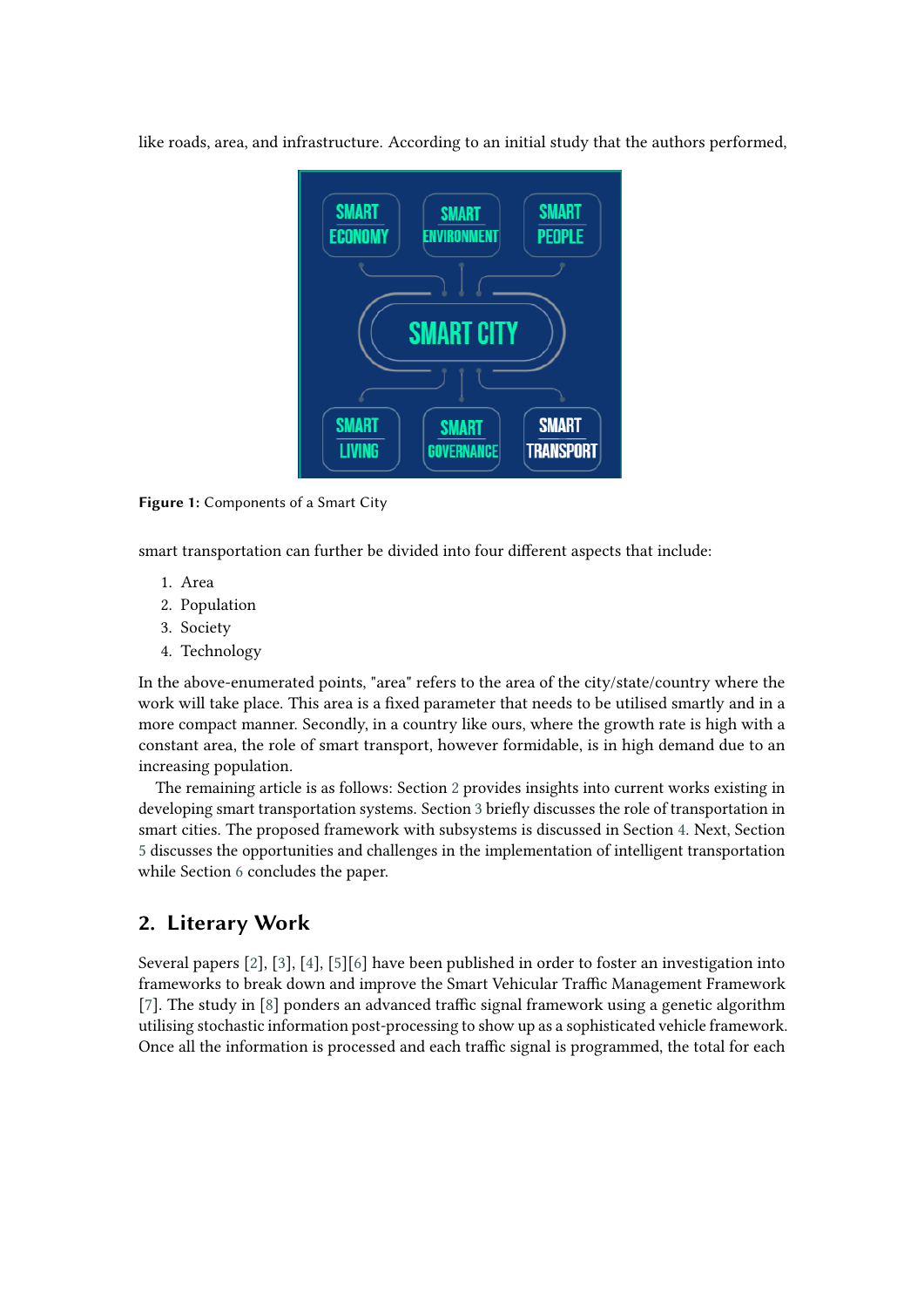course is determined to track down the ideal state. It assists to observe the ideal state, where the most extreme vehicles are able to manoeuvre with the proposed traffic signals, depending on the course length and normal speed of the vehicle. The authors in [\[9\]](#page-5-8) give a model of a vehicle equipped for collaborating with other side of the road vehicles and with inward electronic gadgets, which also shows how the relevance of digital media [\[10\]](#page-5-9) has increased so far. The model additionally indicates the different parts taken on in the proposed onboard unit. This additionally gives different applications that could apply this strategy for efficient tasks.

Research in [\[11\]](#page-6-0) proposes another framework that coordinates the Internet of Things with the proposed advanced transportation framework in order to provide better transportation, but excellent wireless connectivity [\[12\]](#page-6-1) is required for the same. The framework in [\[13\]](#page-6-2), [\[14\]](#page-6-3) utilises the sensors to screen the climate, which is then utilised by the observing framework to illuminate the drivers in regards to the situating of the gadget and subtleties relating to it.

Accordingly, this data can be productively used to control vehicle traffic but requires high performance computing [\[15\]](#page-6-4), [\[16\]](#page-6-5). All signs from advanced camcorders are sent to focal frameworks that break down traffic streams. As of now, the measurable in-line information is gathered in the genuine working items where camcorders with programming support are linked so they can perceive vehicles and their permit figures. At the point when this data is gathered, it is feasible to assess the effectiveness of the data gathering subsystem exhaustively [\[17\]](#page-6-6). Overall, every research [\[17\]](#page-6-6), [\[18\]](#page-6-7), [\[19\]](#page-6-8) [\[20\]](#page-6-9), [\[21\]](#page-6-10), [\[22\]](#page-6-11), [\[23\]](#page-6-12)[\[24\]](#page-7-0) in one way or the other suggests that the development in technology aids in demonstrating frameworks with high adaptability.

### <span id="page-2-0"></span>**3. Role of Transport in Smart City**

In India, the Smart Cities Mission represents a pioneering initiative that will spur economic development and improve people's quality of life by stimulating local development and leveraging technology as a means to create smart outcomes for citizens, including better public transport services, one of the key infrastructure elements of smart cities. Smart transport is a pivotal factor in establishing the concept of a smart city. To further improve the well-being of the people and the environment, society can act as an impactful factor in present-day transport systems by proactively maintaining legislation. Lastly, the word "smart" itself shows the significance of technology, the role it plays, and its relationship to smart transportation.

# <span id="page-2-1"></span>**4. Proposed Intelligent Transport Framework**

The proposed framework is a part of existing subsystems, making use of different concepts, technologies, and subsystems as discussed in the following subsections:

#### **4.1. Subsystem 1**

Figure [2](#page-3-1) depicts Subsystem 1.The actor is an individual who wishes to drive the vehicle and has all the necessary information in the form of a card or other means. Now these details will be passed onto an authenticator, who checks whether the details of the actor are valid for travel or not. The Details DB will carry all the information about the trip with input from the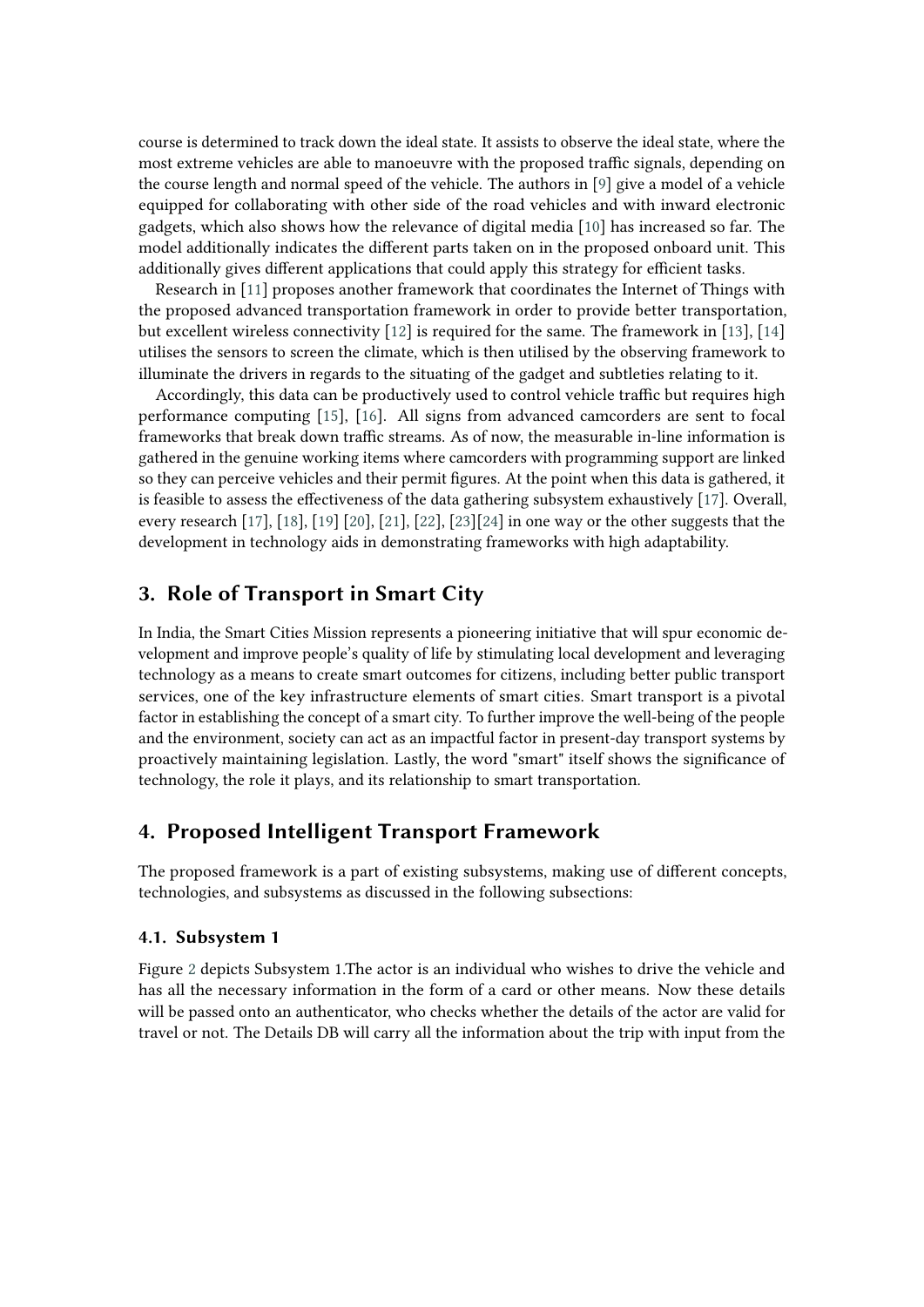authenticated actor of the destination. The Authenticator will be an IoT device [\[25,](#page-7-1) [26\]](#page-7-2) that can fetch and match the details provided by the actor with the true details in the Transport Department.



<span id="page-3-1"></span>**Figure 2:** Subsystem 1 of the proposed Intelligent Transport System

#### **4.2. Subsystem 2**

Subsystem 2 depicted in Figure [3](#page-4-0) is a regulation and monitoring subsystem. First, it will focus on the regulatory measures depending on the vehicle details, primarily the type of vehicle, being input from the Details DB. These regulatory measures are those which are set by the respective Transport Department of the city, and will include things such as the speed limit of 45kmph for two-wheelers and 60kmph for four-wheelers in Chandigarh, India. Based on the actor's response to these regulatory details during the trip, it will send the response as after ride details to the monitoring system. The monitoring system will now check for the defaulters of regulatory measures, attaching a tag of defaulter or non-defaulter to it with the after-ride details and, in return, sending it as a report to the Details DB.

#### **4.3. Subsystem 3**

The subsystem 3 depicted in Figure [4](#page-4-1) is responsible for end-user benefit and conveyance. It fetches the report from the Details DB, which is passed on to the actor as a response to having the details of the last travel with every fault and warning. On the other hand, the report is also provided to the data-analysis mechanism, which will be required to access the defaulters and non-defaulters. Based on the data analysis performed by this subsystem, potential candidates for incentives can be found, which can be awarded through the incentive mechanism by the respective transport department after a travel of a certain number of kilometres or so.

## <span id="page-3-0"></span>**5. Opportunities and Challenges**

The subsystems shown in the previous system are an abstract representation of what the complete system will look like. For different phases of evaluation, these subsystems will arouse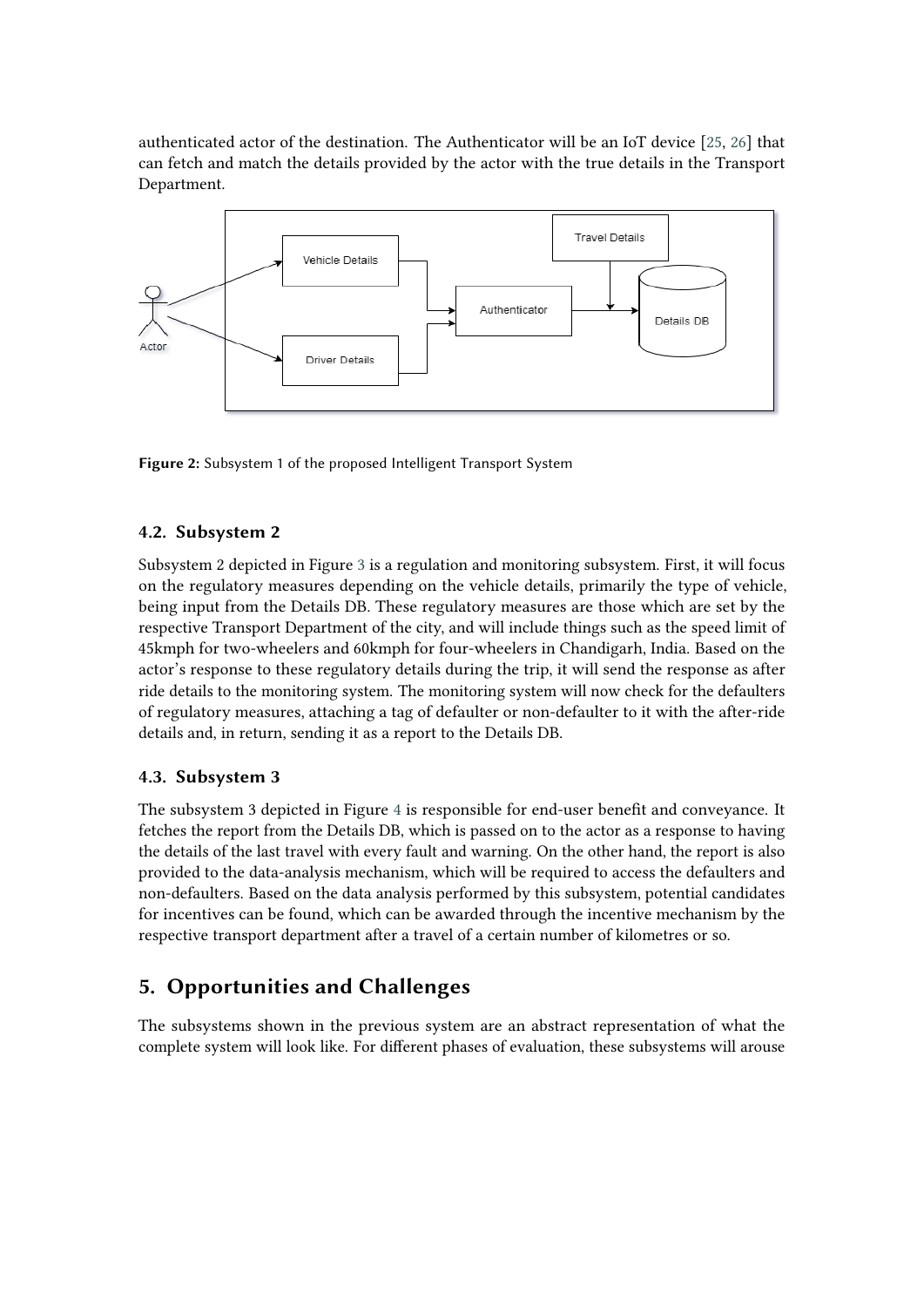

<span id="page-4-0"></span>**Figure 3:** Subsystem 2 of the proposed Intelligent Transport System



<span id="page-4-1"></span>**Figure 4:** Subsystem 3 of the proposed Intelligent Transport System

further opportunities in the domains of artificial intelligence, data engineering, IoT, etc. It is true that efficient traffic and transport systems have been the need of the hour for smart cities for a long time now. This implies that if a proposed system like the one suggested in the paper, with a non-abstract design, is implemented, it could lead to the world's finest transport system. Indeed, the obstacles are high – whether it is the infrastructure, the number of vehicles, or the growing population – but it is in our hands to propose such changes to the existing system and in the hands of the government to implement them, so that there is a reduction in not only traffic but also other environmental effects with a regular check on the vehicles via smart cards with IoT features.The same, if utilised to the benefit of the general public, can help improvise the concept of a smart city and thereby build a smart nation afterward.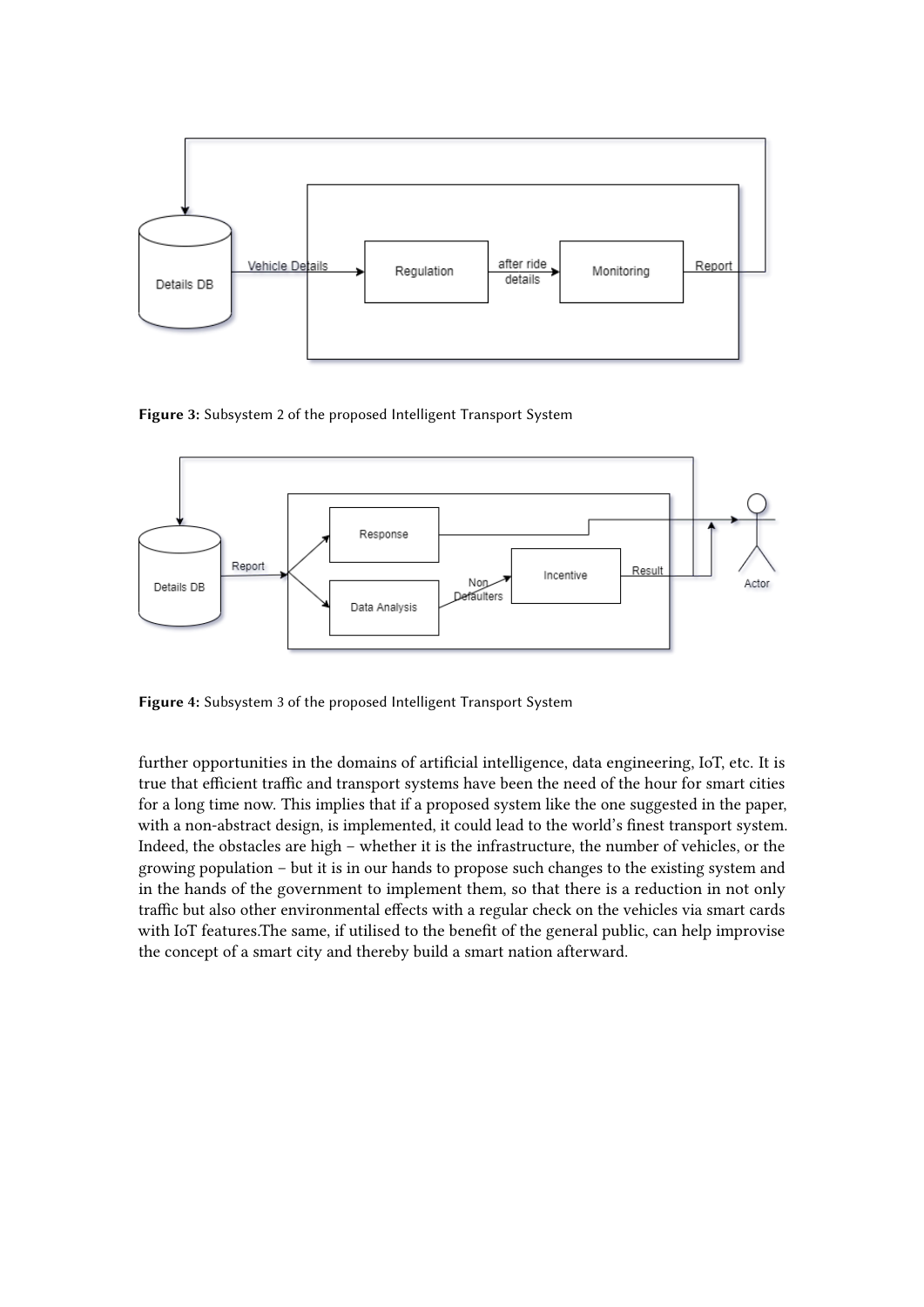### <span id="page-5-0"></span>**6. Conclusion**

The market for transportation systems is profoundly encouraging for society [\[27\]](#page-7-3). As the transportation frameworks for brilliant urban communities are being used all throughout the planet, people can start to procure the numerous security, effectiveness, and money-saving advantages that accompany the present-day public vehicle. It is energising to ponder how society may associate their urban communities with the most recent innovations that are opening up today. The future work of this research will focus on the details and less abstraction of the proposed subsystems of the stated framework and is in continuation of the stated work. Truly, a high-performance computing back-end infrastructure is required to implement the proposed autonomous system with an end-to-end flow of development for millions of vehicles, but it is perfectly possible to be implemented with available and in-hand resources.

### **References**

- [1] A. M. Manasrah, B. Gupta, et al., An optimized service broker routing policy based on differential evolution algorithm in fog/cloud environment, Cluster Computing 22 (2019) 1639–1653.
- <span id="page-5-1"></span>[2] T. Petrov, M. Dado, K. E. Ambrosch, Computer modelling of cooperative intelligent transportation systems, Procedia Engineering 192 (2017) 683–688. URL: [https://doi.org/10.](https://doi.org/10.1016/j.proeng.2017.06.118) [1016/j.proeng.2017.06.118.](https://doi.org/10.1016/j.proeng.2017.06.118) doi:[10.1016/j.proeng.2017.06.118](http://dx.doi.org/10.1016/j.proeng.2017.06.118).
- <span id="page-5-2"></span>[3] S. K. Sharma, S. K. Singh, S. C. Panja, Human factors of vehicle automation, in: Autonomous Driving and Advanced Driver-Assistance Systems (ADAS), CRC Press, 2021, pp. 335–358. URL: [https://doi.org/10.1201/9781003048381-17.](https://doi.org/10.1201/9781003048381-17) doi:[10.1201/9781003048381-17](http://dx.doi.org/10.1201/9781003048381-17).
- <span id="page-5-3"></span>[4] U. Dravidam, S. Tosunoglu, A survey on automobile collision avoidance system, Key Engineering Materials (2001).
- <span id="page-5-4"></span>[5] R. Jurecki, An analysis of collision avoidance manoeuvres in emergency traffic situations, The Archives of Automotive Engineering – Archiwum Motoryzacji 72 (2016) 73–93. doi:[10.](http://dx.doi.org/10.14669/AM.VOL71.ART2) [14669/AM.VOL71.ART2](http://dx.doi.org/10.14669/AM.VOL71.ART2).
- <span id="page-5-5"></span>[6] Z. Zhou, A. Gaurav, B. B. Gupta, M. D. Lytras, I. Razzak, A fine-grained access control and security approach for intelligent vehicular transport in 6g communication system, IEEE Transactions on Intelligent Transportation Systems (2021).
- <span id="page-5-6"></span>[7] H. Fatemidokht, M. K. Rafsanjani, B. B. Gupta, C.-H. Hsu, Efficient and secure routing protocol based on artificial intelligence algorithms with uav-assisted for vehicular ad hoc networks in intelligent transportation systems, IEEE Transactions on Intelligent Transportation Systems (2021).
- <span id="page-5-7"></span>[8] H. Shandiz, M. Khosravi, M. Doaee, Intelligent transport system based on genetic algorithm, World Applied Sciences Journal 6 (2009) 908–913.
- <span id="page-5-8"></span>[9] M. Petracca, P. Pagano, R. Pelliccia, M. Ghibaudi, C. Salvadori, C. Nastasi, On-Board Unit Hardware and Software Design for Vehicular Ad-Hoc Networks, 2012, pp. 38–56. doi:[10.4018/978-1-4666-2223-4.ch002](http://dx.doi.org/10.4018/978-1-4666-2223-4.ch002).
- <span id="page-5-9"></span>[10] A. Gupta, S. K. Singh, M. Chopra, An inquisitive prospect on the shift towards online form of digital media, before, during, and after the covid-19 pandemic: A technological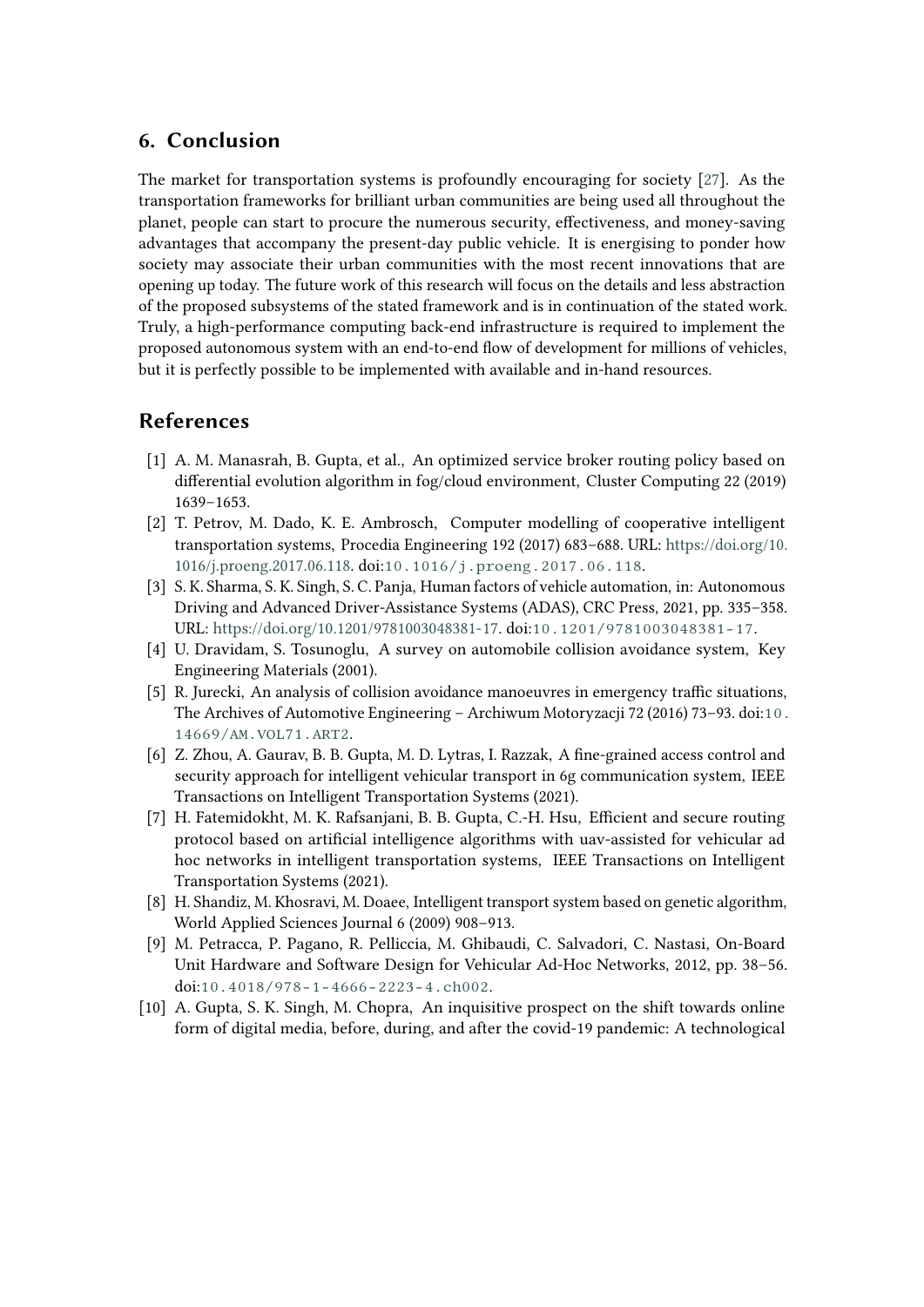analysis, in: P. Verma, C. Charan, X. Fernando, S. Ganesan (Eds.), Advances in Data Computing, Communication and Security, Springer Singapore, Singapore, 2022, p. in press. URL: [https://link.springer.com/book/9789811684029.](https://link.springer.com/book/9789811684029)

- <span id="page-6-0"></span>[11] A. Amini, J. de la Garza, Computer simulations of the vehicle localization for intelligent transportation systems, in: International Conference on Computing in Civil and Building Engineering 2014, 2014, pp. 1118–1125. doi:[10.1061/9780784413616.139](http://dx.doi.org/10.1061/9780784413616.139).
- <span id="page-6-1"></span>[12] S. Kr, A. Kumar, M. Rachna, S. Gupta, R. Madan, Architectural performance of wimax over wifi with reliable qos over wireless communication, International Journal of Advanced Networking and Applications 03 (2011).
- <span id="page-6-2"></span>[13] K. Ashokkumar, B. Sam, R. Arshadprabhu, Britto, Cloud based intelligent transport system, Procedia Computer Science 50 (2015) 58–63. URL: [https://doi.org/10.1016/j.procs.2015.04.](https://doi.org/10.1016/j.procs.2015.04.061) [061.](https://doi.org/10.1016/j.procs.2015.04.061) doi:[10.1016/j.procs.2015.04.061](http://dx.doi.org/10.1016/j.procs.2015.04.061).
- <span id="page-6-3"></span>[14] T. M. Bojan, U. R. Kumar, V. M. Bojan, An internet of things based intelligent transportation system, in: 2014 IEEE International Conference on Vehicular Electronics and Safety, IEEE, 2014, pp. 174 – 179. URL: [https://doi.org/10.1109/icves.2014.7063743.](https://doi.org/10.1109/icves.2014.7063743) doi:[10.1109/icves.](http://dx.doi.org/10.1109/icves.2014.7063743) [2014.7063743](http://dx.doi.org/10.1109/icves.2014.7063743).
- <span id="page-6-4"></span>[15] S. Singh, Performance evaluation of hybrid reconfigurable computing architecture over symmetrical fpga, International Journal of Embedded Systems and Applications 2 (2012) 107–116. doi:[10.5121/ijesa.2012.2312](http://dx.doi.org/10.5121/ijesa.2012.2312).
- <span id="page-6-5"></span>[16] S. Singh, K. Kaur, A. Aggarwal, D. Verma, Achieving high performance distributed system: Using grid, cluster and cloud computing, Int. Journal of Engineering Research and Application ,ISSN : 2248-9622 5 (2015) 59–67.
- <span id="page-6-6"></span>[17] A. Jarašūnienė, RESEARCH INTO INTELLIGENT TRANSPORT SYSTEMS (ITS) TECH-NOLOGIES AND EFFICIENCY, TRANSPORT 22 (2007) 61–67. URL: [https://doi.org/10.](https://doi.org/10.3846/16484142.2007.9638100) [3846/16484142.2007.9638100.](https://doi.org/10.3846/16484142.2007.9638100) doi:[10.3846/16484142.2007.9638100](http://dx.doi.org/10.3846/16484142.2007.9638100).
- <span id="page-6-7"></span>[18] M. Chopra, S. K. Singh, K. Aggarwal, A. Gupta, Predicting catastrophic events using machine learning models for natural language processing, in: Data Mining Approaches for Big Data and Sentiment Analysis in Social Media, IGI Global, 2022, pp. 223–243. URL: [https://doi.org/10.4018/978-1-7998-8413-2.ch010.](https://doi.org/10.4018/978-1-7998-8413-2.ch010) doi:[10.4018/978-1-7998-8413-2.](http://dx.doi.org/10.4018/978-1-7998-8413-2.ch010) [ch010](http://dx.doi.org/10.4018/978-1-7998-8413-2.ch010).
- <span id="page-6-8"></span>[19] A. Gupta, A. Bansal, K. Mamgain, A. Gupta, An exploratory analysis on the unfold of fake news during covid-19 pandemic, in: A. K. Somani, A. Mundra, R. Doss, S. Bhattacharya (Eds.), Smart Systems: Innovations in Computing, Springer Singapore, Singapore, 2022, pp. 259–272.
- <span id="page-6-9"></span>[20] E. Costa, J. Seixas, Contribution of electric cars to the mitigation of co2 emissions in the city of sao paulo, 2014 IEEE Vehicle Power and Propulsion Conference (VPPC) (2014) 1–5.
- <span id="page-6-10"></span>[21] G. Grob, Future transportation with smart grids & sustainable energy, in: 2009 6th International Multi-Conference on Systems, Signals and Devices, volume 13, 2009, pp. 1 – 5. doi:[10.1109/SSD.2009.4956791](http://dx.doi.org/10.1109/SSD.2009.4956791).
- <span id="page-6-11"></span>[22] S. Mehar, S. Zeadally, G. Remy, S. M. Senouci, Sustainable transportation management system for a fleet of electric vehicles, IEEE Transactions on Intelligent Transportation Systems 16 (2015) 1401–1414. URL: [https://doi.org/10.1109/tits.2014.2367099.](https://doi.org/10.1109/tits.2014.2367099) doi:[10.1109/](http://dx.doi.org/10.1109/tits.2014.2367099) [tits.2014.2367099](http://dx.doi.org/10.1109/tits.2014.2367099).
- <span id="page-6-12"></span>[23] S. Kumar, Artificial intelligence and machine learning for smart and secure healthcare